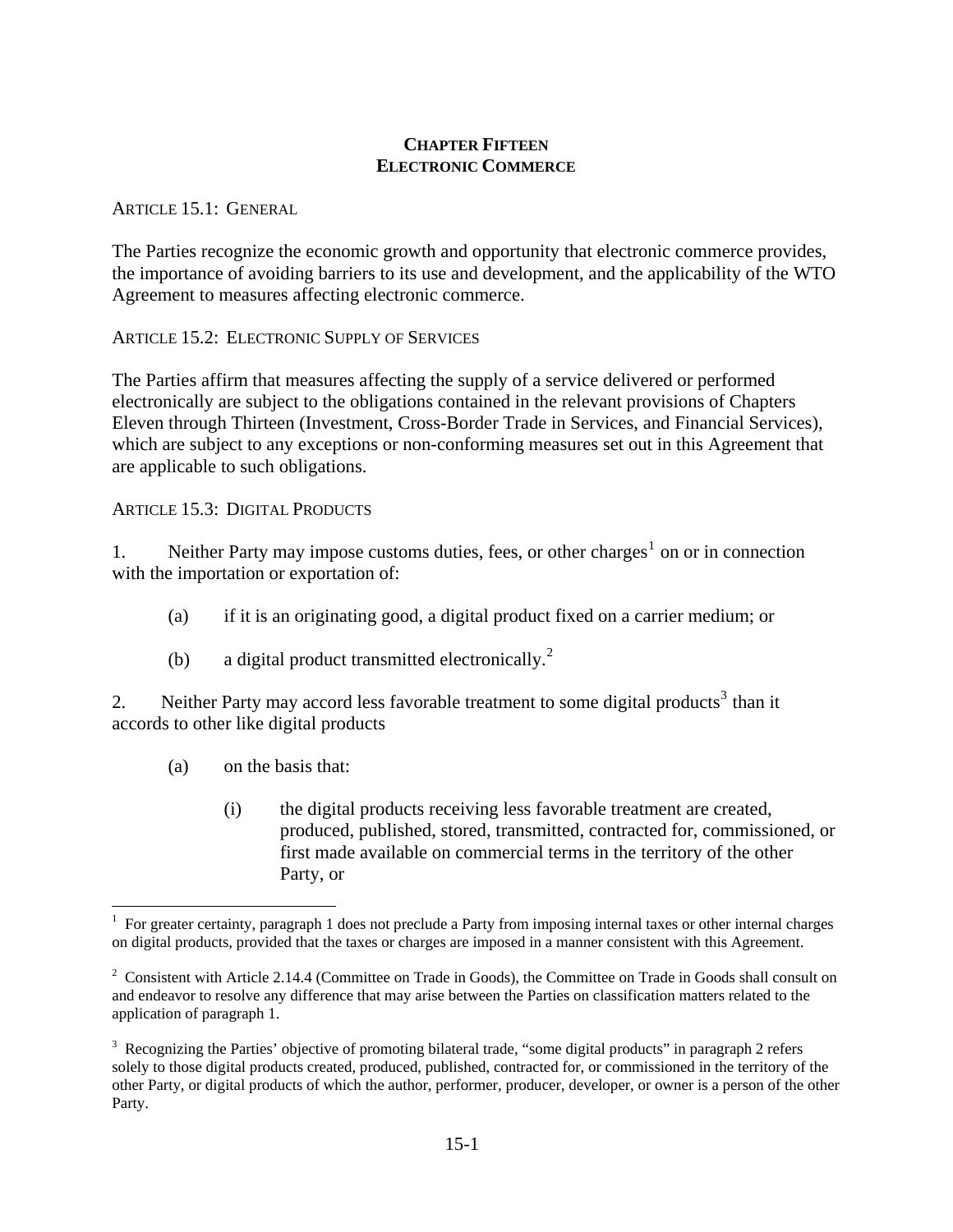- (ii) the author, performer, producer, developer, distributor, or owner of such digital products is a person of the other Party; or
- (b) so as otherwise to afford protection to other like digital products that are created, produced, published, stored, transmitted, contracted for, commissioned, or first made available on commercial terms in its territory.
- 3. Neither Party may accord less favorable treatment to digital products:
	- (a) created, produced, published, contracted for, commissioned, or first made available on commercial terms in the territory of the other Party than it accords to like digital products created, produced, published, contracted for, commissioned, or first made available on commercial terms in the territory of a non-Party; or
	- (b) whose author, performer, producer, developer, distributor, or owner is a person of the other Party than it accords to like digital products whose author, performer, producer, developer, distributor, or owner is a person of a non-Party.

4. Paragraphs 2 and 3 do not apply to measures adopted or maintained in accordance with Article 11.12 (Non-Conforming Measures), 12.6 (Non-Conforming Measures), or 13.9 (Non-Conforming Measures).

- 5. Paragraph 2 does not apply to:
	- (a) subsidies or grants that a Party provides to a service or service supplier, including government-supported loans, guarantees, and insurance; or
	- (b) services supplied in the exercise of governmental authority, as defined in Article 12.1.6 (Scope and Coverage).

6. This Article does not apply to measures affecting the electronic transmission of a series of text, video, images, sound recordings, and other products scheduled by a content provider for aural and/or visual reception, and for which the content consumer has no choice over the scheduling of the series.

## ARTICLE 15.4: ELECTRONIC AUTHENTICATION AND ELECTRONIC SIGNATURES

- 1. Neither Party may adopt or maintain legislation for electronic authentication that would:
	- (a) prohibit parties to an electronic transaction from mutually determining the appropriate authentication methods for that transaction;
	- (b) prevent parties from having the opportunity to establish before judicial or administrative authorities that their electronic transaction complies with any legal requirements with respect to authentication; or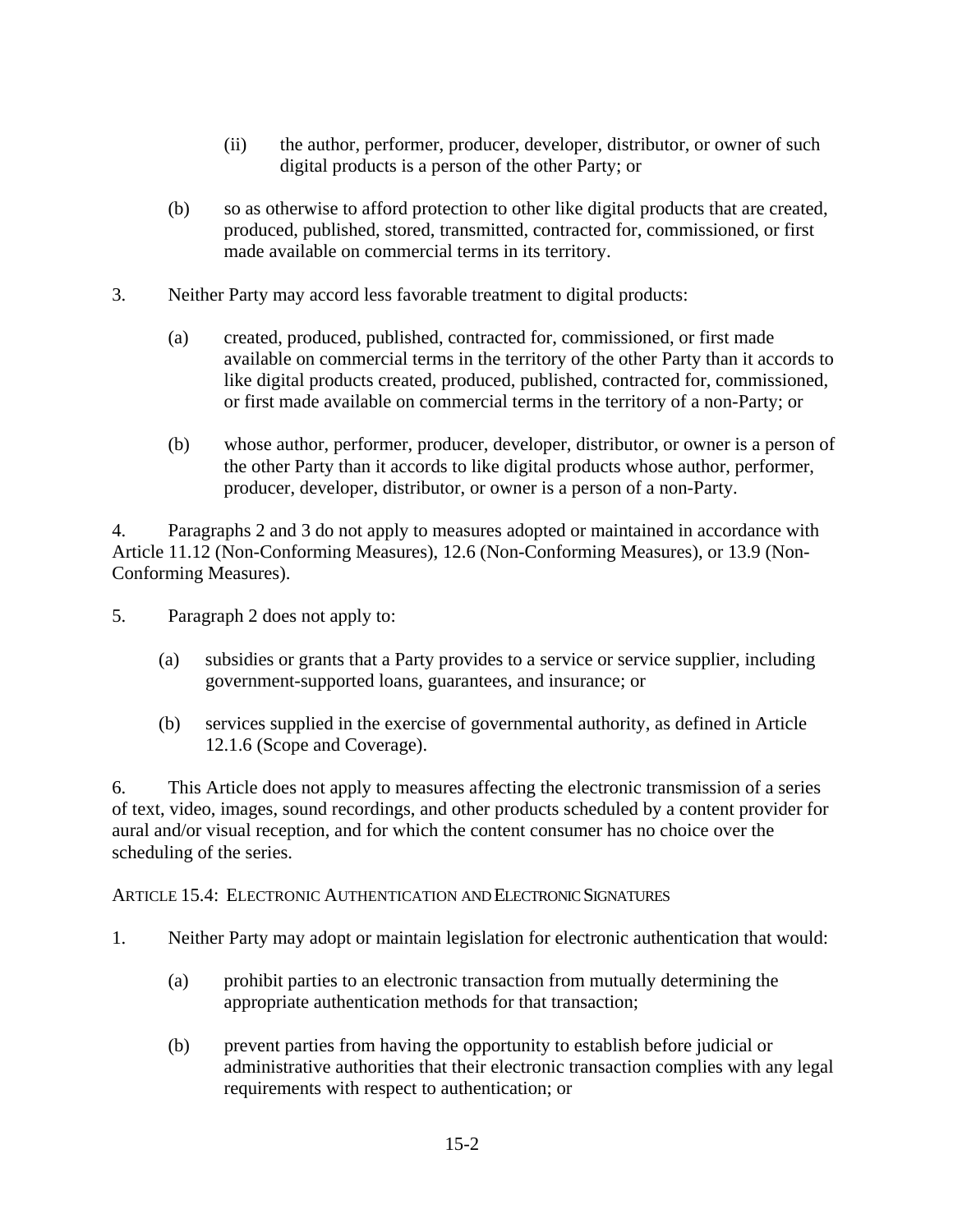(c) deny a signature legal validity solely on the basis that the signature is in electronic form.

2. Notwithstanding paragraph 1, a Party may require that, for a particular category of transactions, the method of authentication meet certain performance standards or be certified by an authority accredited in accordance with the Party's law, provided the requirement:

- (a) serves a legitimate governmental objective; and
- (b) is substantially related to achieving that objective.

ARTICLE 15.5: ONLINE CONSUMER PROTECTION

1. The Parties recognize the importance of maintaining and adopting transparent and effective measures to protect consumers from fraudulent and deceptive commercial practices when they engage in electronic commerce.

2. The Parties recognize the importance of cooperation between their respective national consumer protection agencies on activities related to cross-border electronic commerce in order to enhance consumer welfare.

3. Each Party's national consumer protection enforcement agencies shall endeavor to cooperate with those of the other Party, in appropriate cases of mutual concern, in the enforcement of laws against fraudulent and deceptive commercial practices in electronic commerce.

Article 15.6: PAPERLESS TRADING

1. Each Party shall endeavor to make trade administration documents available to the public in electronic form.

2. Each Party shall endeavor to accept trade administration documents submitted electronically as the legal equivalent of the paper version of those documents.

ARTICLE 15.7: PRINCIPLES ON ACCESS TO AND USE OF THE INTERNET FOR ELECTRONIC **COMMERCE** 

To support the development and growth of electronic commerce, each Party recognizes that consumers in its territory should be able to:

- (a) access and use services and digital products of their choice, unless prohibited by the Party's law;
- (b) run applications and services of their choice, subject to the needs of law enforcement;